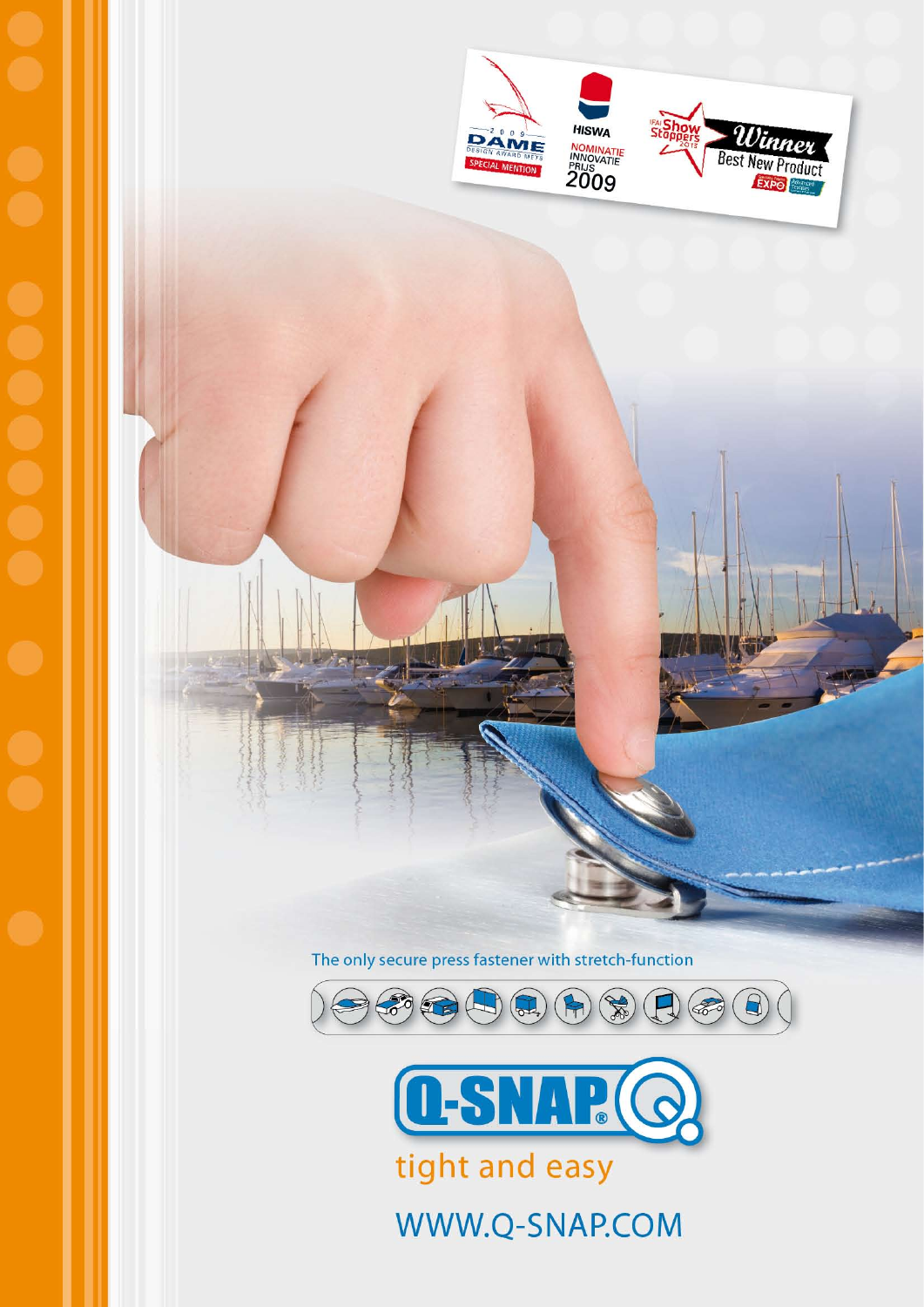# **Nothing too tight for Q-SI**

Q-SNAP is the only secure fastener with stretch function. It is developed for covers and sprayhoods on boats and is perfect for all applications that require textiles to be tight and secure. The patented Q-SNAP is just like a normal press-fastener, with 2 additional parts: a ring underneath the cloth and a gentle hook on deck. This combination turns the fastener into a **secured connection** that won't pop loose, while it incorporates a **stretch-function** (lever). The cloth is stretched as you fix.



**eyelet (D)** SS 316 140500-100 100 x post

**Blister DIY-Kit incl. Switch Over** Do It Yourself KIT for easy installation or even replacement 10 sets incl.tool  $T +$ 

140500-500 500 x post

**VITCH OVER SE** 

150001-10 DIY-KIT incl. switch over 150000-10 DIY-KIT (non-EU)

Code: 150001-1 0 2KV6(G)

100 pack